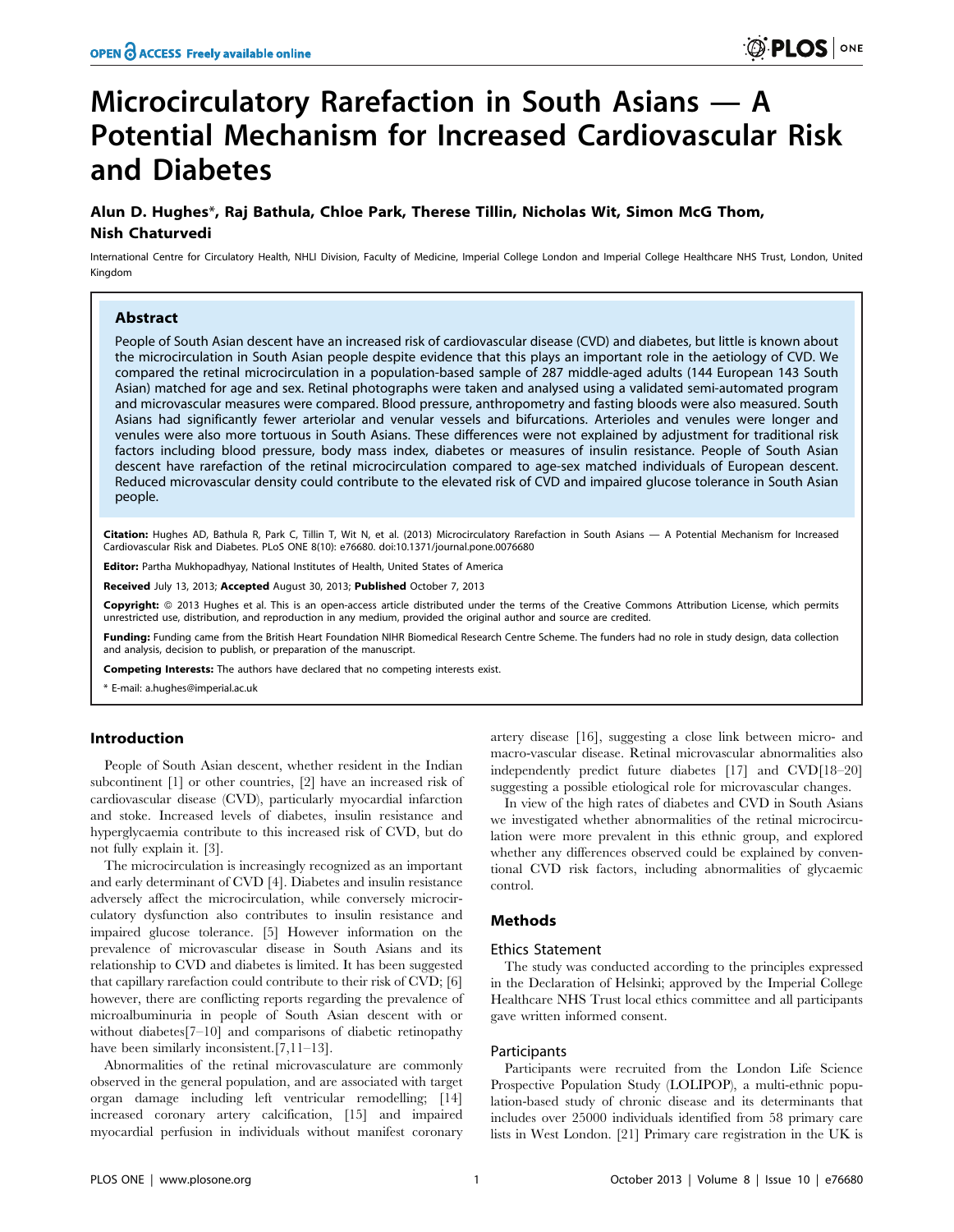free and comprehensive, providing a highly representative sampling frame. We identified 300 people at random, aiming for equal numbers of South Asians (all Punjabi Sikh) and Europeans and equivalent numbers of men and women, stratified by 5-year age bands within the range 35–75 years for men and 55–75 years for women. Participants were excluded if they had conditions that precluded retinal photography (e.g. cataract, acute angle closure glaucoma); or prevented full participation in the study. Response rates did not differ significantly by ethnicity ( $p = 0.2$  by Chi<sup>2</sup> test). Of Europeans and South Asians invited to participate 47% and 48% respectively agreed to participate, 17% and 22% respectively refused to participate and 35% and 30% respectively failed to respond.

#### Study Investigations

All participants attended Imperial College Healthcare NHS Trust after an overnight fast having completed a questionnaire detailing demographic data, health behaviours and medical history. Ethnicity was confirmed with the participant, based on self -assessment and place of birth of all 4 grandparents. Height, weight, waist and hip circumference were measured according to a standard protocol. [22] Sitting blood pressure (BP) was measured 3 times according to British Hypertension Society guidelines using a validated automated device (OMRON 705CP) after 5 minutes rest [23] and the average of the final 2 readings was used in analyses. Carotid-femoral pulse wave velocity was measured from the right carotid artery at mid-neck and the common femoral artery at the inguinal ligament using a PulseTrace-PWV device equipped with a 4 MhZ CW directional Doppler probe (Carefusion, Basingstoke, UK) according to recent consensus guidelines. [24] Fasting blood tests were performed for serum glucose (Hexokinase method, Roche, Basel, Switzerland), HbA1c (non-enzymatic method, Toshoh, Tokyo, Japan), lipids (Enzymatic colorimetric method, Roche, Basel, Switzerland) and insulin (ultra-sensitive specific simultaneous ELISA assay using two high affinity monoclonal antibodies, Roche, Indianapolis, USA). Insulin assay cross reactivity with proinsulin was  $\leq 0.05\%$  and there was no detectable cross reactivity with C-peptide. Fasting serum glucose and insulin were used to calculate HOMA-IR values as a measure of insulin resistance. [25].

#### Retinal Photography

Retinal photographs were taken using a Zeiss FF 450 plus fundus camera (Carl Zeiss Ltd.) with a  $30^{\circ}$  field of view following mydriasis with tropicamide (1%) eye drops and additional phenylephrine (2.5%) eye drops, if necessary. Images were captured on a Basler digital camera and field 1 M of the right eye was subsequently analysed offline as described previously, [19] (field 1 M of the left was used for analysis if the image of the right eye was of inadequate quality). Overall 3% (5/149) of images from either eye from Europeans and 5% (8/151) of images from South Asians were of too poor quality to assess and subsequent analyses refer to the remaining 287 individuals with adequate images; those with un-analysable photographs did not differ significantly from those with adequate images. Retinal measurements were made using a custom written program in Matlab (The Mathworks, Natick, Mass; release 13) with sub-pixel resolution. [26] All vessels up to 3<sup>rd</sup> order, with diameters  $\geq 10$  pixels (approximately 56 µm) were measured. Arteriolar and venular diameters were measured at a series of intensity cross-sections at 2-pixel intervals along its length. At each cross-section, the vessel diameter was measured using a sliding linear regression filter technique and an average calculated for each vessel. [26] Vessel path length was measured along the vessel centre line between bifurcations. To derive a

measure of vessel narrowing applicable to both arterioles and venules and unaffected by the refractive properties of the eye, the length:diameter ratio (LDR) was calculated as the ratio of the length of a vessel segment between 2 branching points to its average diameter. Tortuosity was estimated as the difference between the actual path length of the vessel segment (measured by tracking) and the straight line length of the segment divided by the straight line length. Additional measurements included: arteriolar bifurcation optimality ratios (the relationship between arteriolar diameters at branching points) and the arteriolar:venular ratio (AVR). [27] Details of reproducibility of measures have been published elsewhere. [26].

# Statistical Analysis

Population characteristics are presented as means  $\pm$  SD, or median (25th, 75th percentile) for skewed data. Retinal measures are given as means (95% confidence intervals). Statistical comparisons of unadjusted data were made using a Student's ttest after log or square root transformation as appropriate. Other comparisons were made following covariate adjustment by multivariate regression analysis with transformation of data as appropriate. P<0.05 was considered statistically significant. All statistical analyses were performed using Stata/IC 11.0 (Stata-Corp, College Station, Texas, USA).

# Results

Two thirds of participants were male, and the mean age was approximately 62 years (table 1). Height and weight was lower in South Asians but waist hip ratio was higher. There were also fewer current smokers; more people with diabetes and measures of hyperglycaemia, and insulin resistance were more adverse in the South Asian group.

Compared to Europeans, South Asians had significantly fewer arteriolar vessels and bifurcations, and arterioles were longer, and consequently LDR was higher, although arteriolar diameters did not differ significantly (Table 2). The difference in arteriolar number was most evident in  $2<sup>nd</sup>$  and  $3<sup>rd</sup>$  order arterioles (Table2).

South Asians also had fewer venular bifurcations; venules were longer and more tortuous, and venular LDR was higher (Table 3). Since changes in retinal microvascular architecture could result in biased estimates of arteriolar or venular diameter we also compared the diameters of only first order arterioles and venules, but these also did not differ significantly between ethnic groups (Table 2 & 3). There were no other significant differences in retinal vessels between ethnic groups.

In all participants there was a positive relationship between systolic blood pressure and arteriolar narrowing, assessed as arteriolar LDR ( $r = 0.14$ ;  $p = 0.01$ ); this relationship did not differ by ethnicity (p interaction systolic blood pressure  $\times$  ethnicity = 0.3). The number of arteriolar bifurcations was also negatively correlated with blood pressure  $(r = -0.18; p = 0.003)$  and pulse wave velocity  $(r = -0.15; p = 0.01)$ . Diabetes was associated with wider arterioles (arteriolar LDR in people without diabetes = 15.7  $(15.2, 16.3)$  pixels, n = 239 vs. 17.5  $(15.2, 19.7)$  pixels in people with diabetes,  $n = 48$ ;  $p = 0.03$ ); this difference also did not differ by ethnicity (p interaction diabetes  $\times$ ethnicity = 0.4). Diabetes was also associated with significantly fewer arteriolar (8.0 (7.2, 8.8),  $n = 48$  vs. 9.4 (8.9, 9.8),  $n = 239$ ;  $p = 0.01$ ) and venular (10.2 (8.8, 11.6) ); n = 48 vs. 11.8 (11.2, 12.5), n = 239; p = 0.03) bifurcations.

We proceeded to explore possible explanations for these ethnic differences in the retinal microcirculation through multivariate analysis, using age, sex, blood pressure, heart rate, diabetes (or  $HbA<sub>1c</sub>$ , HOMA, or fasting glucose) as covariates for arteriolar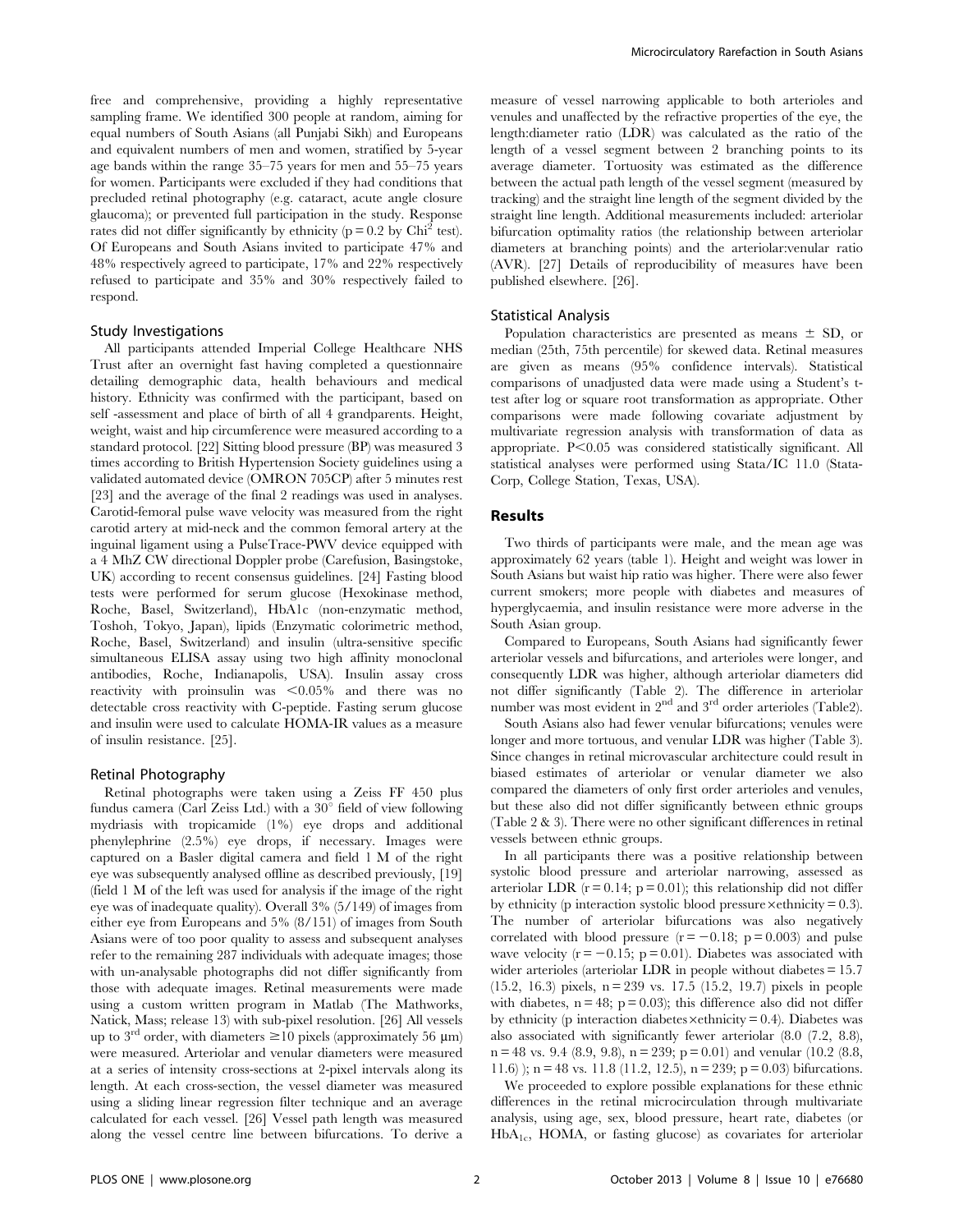Table 1. Characteristics of the two ethnic groups.

|                               | <b>Europeans</b>  | <b>South Asians</b> | р       |
|-------------------------------|-------------------|---------------------|---------|
| N                             | 144               | 143                 |         |
| Male gender, n (%)            | 95 (66)           | 96 (67)             | 0.8     |
| Age, y                        | $62.6 \pm 6.4$    | $62.1 \pm 6.2$      | 0.6     |
| Weight, kg                    | $80.4 \pm 17.3$   | $73.8 \pm 13.1$     | < 0.001 |
| Height, cm                    | $170 + 10$        | $166 \pm 10$        | < 0.001 |
| BMI, $kg/m2$                  | $27.8 \pm 5.2$    | $26.9 + 4.4$        | 0.2     |
| Waist hip ratio               | $0.93 \pm 0.10$   | $0.97 \pm 0.10$     | 0.001   |
| Systolic BP, mmHg             | $142 + 18$        | $145 \pm 17$        | 0.2     |
| Diastolic BP, mmHg            | $82 + 10$         | $82 + 8$            | 0.5     |
| Heart rate, mmHq              | $62 + 10$         | $65 + 11$           | 0.01    |
| Pulse wave velocity, m/s      | $9.2$ (8.0, 10.3) | 9.3(8.3, 10.6)      | 0.2     |
| Fasting glucose, mmol/l       | 5.0(4.6, 5.4)     | 5.0(4.7, 5.9)       | 0.2     |
| HbA1c, %                      | 5.7(5.4, 5.9)     | $6.0$ $(5.7, 7.0)$  | < 0.001 |
| Fasting insulin, pmol/l       | 5.4 (3.7, 9.2)    | 7.6 (4.9, 12.6)     | 0.004   |
| <b>HOMA-IR</b>                | 1.2(0.8, 2.2)     | 1.8(1.0, 3.0)       | 0.004   |
| Diabetes, n (%)               | 11(8)             | 37 (26)             | < 0.001 |
| Total cholesterol, mmol/l     | $5.5 \pm 1.1$     | $5.2 \pm 1.1$       | 0.01    |
| HDL cholesterol, mmol/l       | 1.4(1.1, 1.6)     | 1.3(1.1, 1.5)       | 0.04    |
| Fasting triglycerides, mmol/l | 1.3(1.0, 2.5)     | 1.5(1.0, 2.0)       | 0.2     |
| Current smoker, n (%)         | 75 (52)           | 4(3)                | < 0.001 |
| Hypertensive, n (%)           | 93 (65)           | 98 (69)             | 0.5     |
| Lipid lowering therapy, n (%) | 37 (26)           | 39 (27)             | 0.8     |

Values are % (n), mean  $\pm$  SD, or median (25th, 75th percentile) for skewed data; p values were calculated using the Student's t-test or the Mann-Whitney U-test for continuous variables and the Chi-squared test for categorical variables. Abbreviations: BMI, body mass index; BP, blood pressure; HbA1c, glycosylated haemoglobin; HDL, high density lipoprotein, HOMA-IR, homeostasis model of the assessment of insulin resistance; WHR, waist hip ratio. doi:10.1371/journal.pone.0076680.t001

measures, and age, sex, blood pressure, BMI, diabetes (or  $HbA_{1c}$ , HOMA, or fasting glucose) and smoking for venular parameters. These covariates were chosen *a priori* on the basis of previous studies [27,28]. Adjustment for these covariates alone or in combination only marginally attenuated the ethnic differences and did not abolish statistical significance (Table 2). Further exploratory analyses using variables that differed significantly between ethnic groups (height, weight, waist hip ratio, cholesterol, triglycerides, smoking, use of antihypertensive drugs) also failed to substantially modify the ethnic differences in retinal microvascular measures (data not shown).

#### Discussion

South Asians have a reduced number of arterioles and venules and elongated arteriolar and venular segments compared to agesex matched individuals of European descent. This rarefaction of the retinal microcirculation in South Asians is more prominent in the smaller (higher order) arterioles and is unexplained by blood pressure, diabetes, insulin resistance, or other cardiovascular risk factors known to influence the retinal microvascular architecture.

As far as we are aware no other studies have compared the retinal microcirculation between Europeans and South Asian adults. Owen et al. [29] found no difference in tortuosity between European, South Asians and African Caribbean children but did not examine vessel diameter. Jaganathan et al. [30] have reported comparisons of central retinal arteriolar and venular equivalents between Malay-, Chinese- and Indian-origin people in Singapore and, as in our study, they found that elevated blood pressure was associated with arteriolar narrowing in all ethnic groups. The authors also reported that retinal arteriolar calibre was wider in people of Malay ethnicity, while Chinese and Indian people did not differ. In contrast, the same group reported that retinal arterioles were narrower in Chinese compared to Malay and Indian children [31] and that diabetes was associated with increased arteriolar diameter irrespective of ethnicity, [32] as we also observed in adults. The number of bifurcations, lengths of vascular segments, or any other measure of rarefaction was not measured in these previous studies.

Table 2. Geometrical measures of retinal arterioles by ethnic group.

| l Measure                                           | <b>Europeans</b>       | <b>South Asians</b>     | P       |
|-----------------------------------------------------|------------------------|-------------------------|---------|
| Arteriolar vessels, n                               | 12.9 [12.2, 13.7]      | 10.8 [10.2, 11.5]       | < 0.001 |
| Arteriolar vessels (adjusted) <sup>8</sup> , n      | 12.8 [12.1, 13.5]      | 11.0 [10.2, 11.7]       | 0.001   |
| Arteriolar bifurcations, n                          | $9.9$ [9.3, 10.5]      | $8.4$ [7.9, 9.0]        | < 0.001 |
| Arteriolar bifurcations (adjusted) <sup>8</sup> , n | $9.7$ [9.2, 10.3]      | $8.6$ [ $8.0$ , $9.1$ ] | 0.004   |
| 1 <sup>st</sup> order arterioles, n                 | 4.4 [4.1,4.7]          | $3.9$ [3.6, 4.2]        | 0.04    |
| 2 <sup>nd</sup> order arterioles, n                 | $5.1$ [4.7, 5.4]       | $4.1$ [3.8, 4.4]        | < 0.001 |
| 3 <sup>rd</sup> order arterioles, n                 | $2.1$ [1.8, 2.3]       | $1.4$ [1.2, 1.7]        | < 0.001 |
| Arteriolar diameter, pixels                         | 22.5 [21.9, 23.0]      | 22.7 [22.2, 23.3]       | 0.5     |
| 1 <sup>st</sup> order arteriolar diameter, pixels   | 23.0 [22.5, 23.5]      | 23.3 [22.8, 23.8]       | 0.5     |
| Arteriolar length, pixels                           | 337 [323, 350]         | 494 [465, 523]          | < 0.001 |
| Arteriolar length (adjusted) <sup>8</sup> , pixels  | 341 [326, 356]         | 369 [354, 383]          | 0.01    |
| Arteriolar LDR                                      | 15.3 [14.5, 15.9]      | 16.8 [15.8, 17.7]       | 0.01    |
| Optimality deviation                                | $0.067$ [0.054, 0.080] | $0.080$ [0.056, 0.104]  | 0.3     |
| Arteriolar tortuosity ( $\times$ 10 <sup>2</sup> )  | 1.23 [1.01,1.48]       | 1.46 [1.24, 1.69]       | 0.2     |

Values are mean [95% confidence interval] either unadjusted or <sup>§</sup> following adjustment for age, sex, systolic blood pressure, heart rate and diabetes. Abbreviations: LDR, length diameter ratio.

doi:10.1371/journal.pone.0076680.t002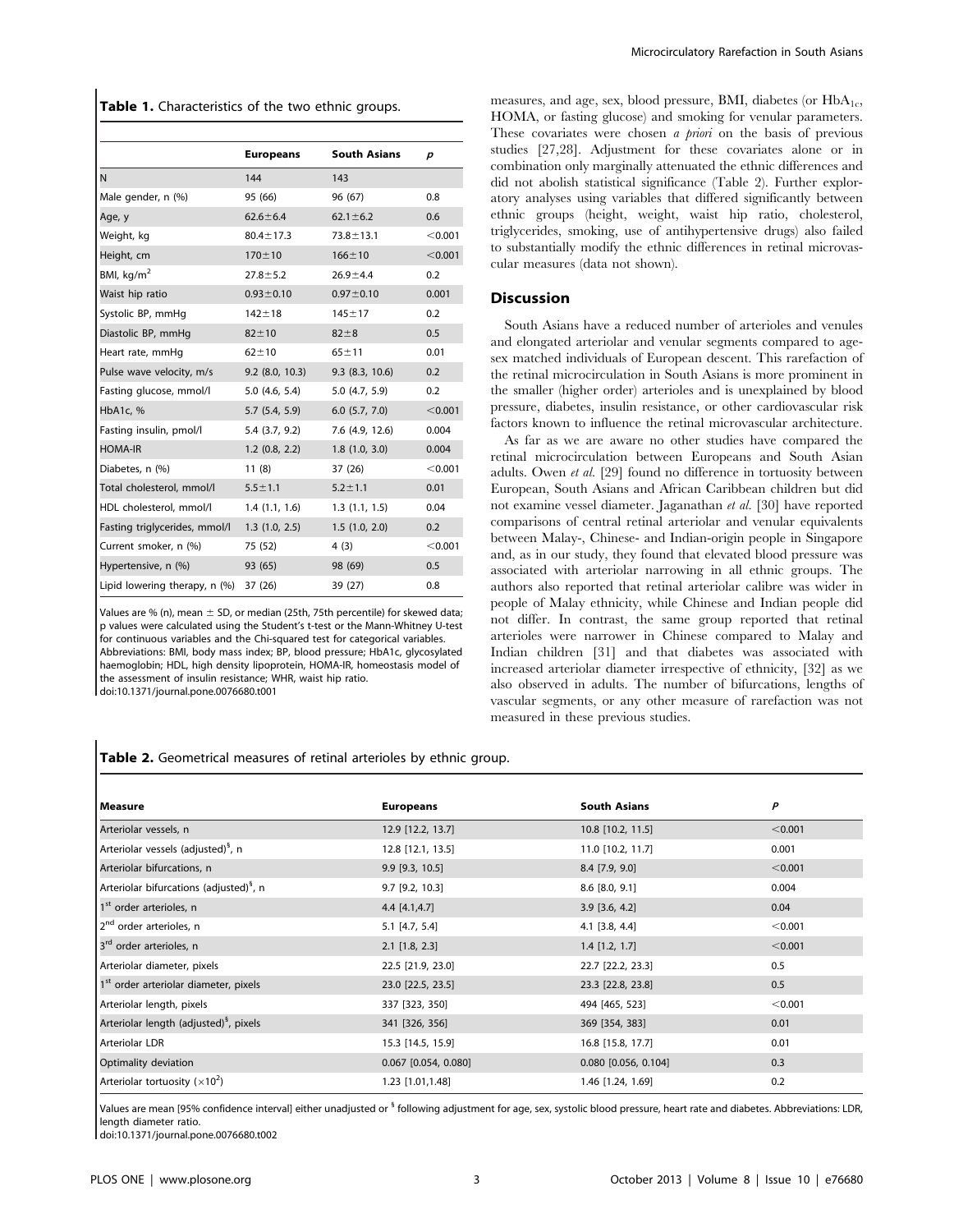Table 3. Geometrical measures of retinal venules by ethnic group.

| <b>Vessel measure</b>                                                   | Europeans $(n = 144)$ | South Asians $(n = 143)$ | P       |
|-------------------------------------------------------------------------|-----------------------|--------------------------|---------|
| Venular vessels, n                                                      | 15.1 [14.0, 16.2]     | 12.0 [11.2, 12.8]        | < 0.001 |
| Venular vessels (adjusted) <sup>§</sup> , n                             | 14.6 [13.6, 15.6]     | 12.4 [11.4, 13.4]        | 0.006   |
| Venular bifurcations, n                                                 | 12.8 [11.9, 13.7]     | 10.3 [9.6, 11.0]         | < 0.001 |
| Venular bifurcations (adjusted) <sup>8</sup> , n                        | 12.9 [12.0, 13.5]     | 10.5 [9.7, 11.2]         | < 0.001 |
| Venular diameter, pixels                                                | 25.6 [24.9, 26.2]     | 26.3 [25.5, 27.1]        | 0.1     |
| 1 <sup>st</sup> order venular diameter, pixels                          | 27.0 [26.3, 27.7]     | 27.8 [27.0, 28.5]        | 0.1     |
| Venular length*, pixels                                                 | 257 [244, 269]        | 282 [267, 299]           | 0.01    |
| Venular length*(adjusted) <sup>§</sup> , pixels                         | 258 [245, 271]        | 280 [266, 295]           | 0.02    |
| Venular LDR                                                             | 10.6 [10.0, 11.1]     | 11.7 [10.9, 12.5]        | 0.02    |
| Venular tortuosity ( $\times$ 10 <sup>2</sup> )                         | $0.53$ [0.41, 0.67]   | $0.83$ [0.66, 1.02]      | 0.007   |
| Venular tortuosity ( $\times$ 10 <sup>2</sup> ) (adjusted) <sup>§</sup> | $0.55$ [0.42, 0.70]   | $0.78$ [0.62, 0.96]      | 0.02    |
| <b>AVR</b>                                                              | $0.87$ [0.85, 0.89]   | $0.85$ [0.83, 0.87]      | 0.1     |

Values are mean [95% confidence interval] either unadjusted or <sup>§</sup> following adjustment for age, sex, body mass index, systolic blood pressure, heart rate, smoking and diabetes. Abbreviations: AVR, arterio-venular ratio; LDR, length diameter ratio.

doi:10.1371/journal.pone.0076680.t003

Others have studied different ethnic groups and found interethnic differences in the retinal microcirculation of adults. In the Multi-ethnic Study of Atherosclerosis (MESA) retinal arteriolar calibre was larger in African Americans and Hispanics than in Whites and Chinese, while venular calibre was largest in African Americans, intermediate in Hispanics and Chinese and smallest in whites. [33] In contrast Tillin *et al.*, [34] reported that people of Black African descent in the UK (African Caribbeans) had narrower arterioles than Europeans. This was explained by their higher blood pressure, but it was also noted that diabetes influenced the relationship between blood pressure and arteriolar diameter. This is consistent with the findings of Mahal et al. [35] who reported wider arteriolar calibre in African Caribbean people with diabetes than Europeans with diabetes. Similar observations showing an interaction between arteriolar calibre, diabetes and ethnicity have also been reported in MESA. [33] The current study extends these observations of ethnic differences in the retinal microcirculation by indicating that there appears to be little or no ethnic difference in vascular diameter between South Asians and Europeans, with or without adjustment for blood pressure or diabetes. Furthermore, unlike a previous study comparing African Caribbean people with Europeans we found no difference in optimality deviation, an indicator of microvascular endothelial function. [34] Nevertheless there are significant differences in terms of the architecture of the retinal vasculature, such that South Asians have a sparser vascular tree with longer vascular segments. There was also a significant increase in venular tortuosity; this could be simply attributable to the longer venular segments, although we cannot exclude other mechanisms. While there is evidence of abnormal large artery endothelial function [36] and arterial stiffness [37] in South Asians, current knowledge regarding the microcirculation is limited and what exists is equivocal. Microalbuminuria, an indicator of abnormal renal microvascular function has been reported to be higher [9] or lower [10] in population-based studies of South Asians compared with Europeans, and comparisons of South Asian and European people with diabetes have been equally contradictory. [7,8] Variable precision of measurement of microalbuminuria; the necessary restriction of retinopathy studies to people with diabetes and, in limitations in sampling frame and/or sample size in some studies may account for these inconsistencies. Previously we have reported that South

Asians have impaired cutaneous microvascular post-ischemic hyperaemia compared with Europeans. [38] Nama et al. [6] have reported that healthy South Asians have a significantly lower functional and structural cutaneous capillary density compared with healthy Europeans and He et al. [39] showed that a modest reduction in salt intake improved capillary rarefaction in White, Black and Asian people with hypertension. Patel et al. [40] have also reported abnormalities of retinal arteriolar flicker response in South Asians. It is tempting to speculate that widespread rarefaction and functional impairment of the microcirculation in South Asian could compromise perfusion and flow reserve and contribute to their elevated CVD risk, impaired glucose disposal and susceptibility to diabetes. [41,42].

Our study has a number of limitations, it is cross sectional and therefore questions of causality cannot be resolved. However it is worth noting that abnormalities in the retinal microcirculation are already apparent in youth and related to low birth weight and post natal growth. [43,44] The participants in this study were of middle age and above and so we cannot know if the differences observed would be evident in younger individuals. This may be particularly relevant since a proportion of participants are likely to have undiagnosed or subclinical CVD and use of cardiovascular medication was common. The two ethnic groups, as anticipated, differed in several respects, including prevalence of diabetes, glycaemia and smoking habit; while statistical adjustment for these factors did not alter our findings, it is possible that there is residual confounding unaccounted for in our analysis. The strengths of this study are that participants were drawn from a representative population sample and that it employed a well validated technique to examine the retinal microcirculation.

In summary, we have shown rarefaction and elongation of the vascular segments of the retinal microvasculature in people of South Asian descent compared with those of European descent in the UK. Abnormalities of the microvasculature could contribute to the elevated risk of CVD in South Asians.

# Acknowledgments

We would like to thank Laura Villis and Helen Walkey for assistance with data entry and handling.